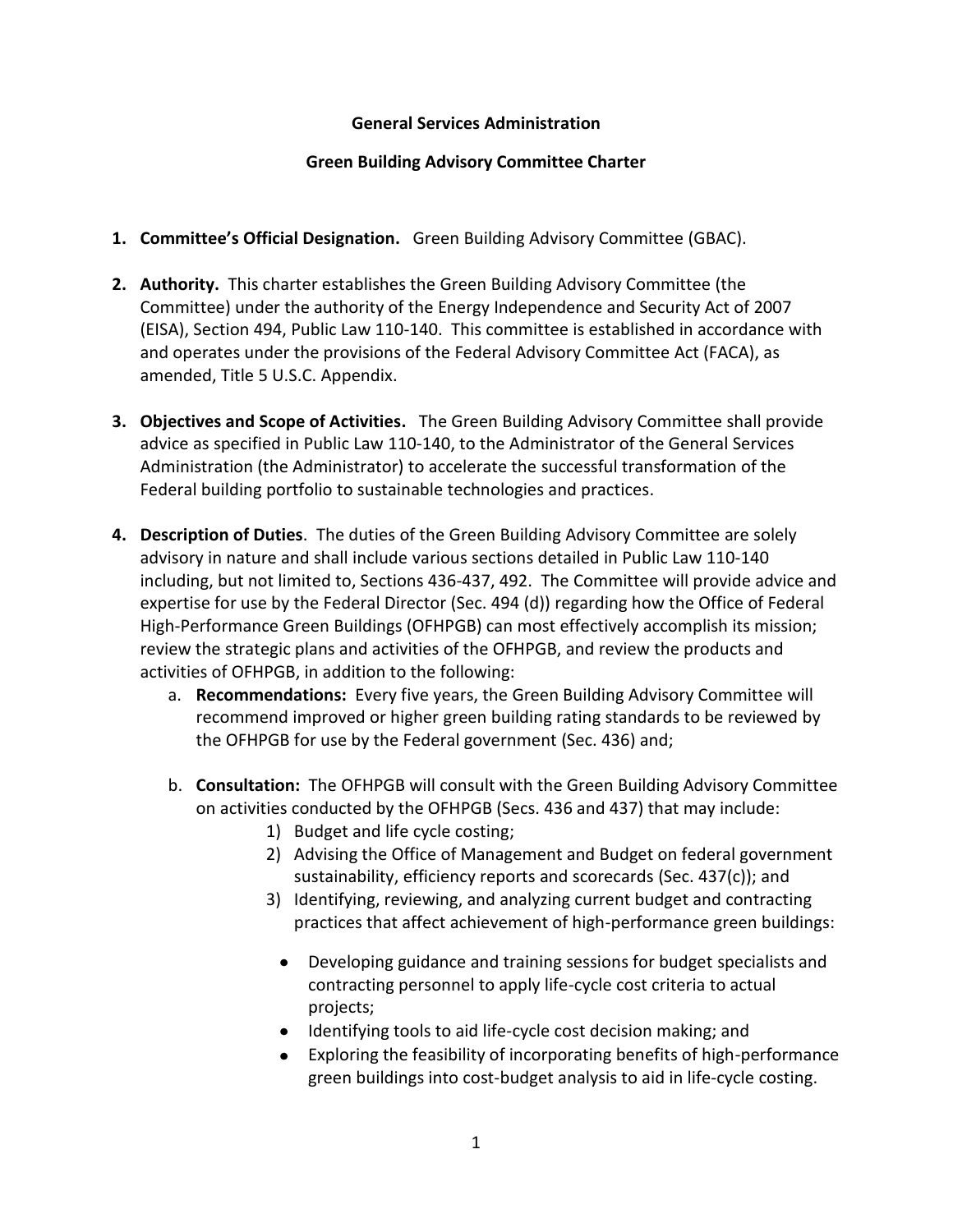- 4) **Research and development plans and activities**: OFHPGB and the Department of Energy (Sec. 492) will coordinate with the Green Building Advisory Committee in:
	- Surveying existing research and studies relating to highperformance green buildings;
	- Coordinating activities of common interest;
	- Developing and recommending a high-performance green building research plan that:
		- o Identifies information and research needs relating to the health, comfort, productivity, and performance of building occupants;
		- o Promotes the development and dissemination of highperformance green building measurement tools; and
		- o Identifies and tests new and emerging technologies for high-performance green buildings.
	- Studying and identifying potential benefits of green buildings relating to security, natural disaster, and emergency needs of the Federal government; and supporting other research initiatives determined by OFHPGB and the Department of Energy.
- 5) **Indoor Air Quality**: The Green Building Advisory Committee will provide consultation to the OFHPGB on the development of comprehensive indoor air quality program for all Federal facilities (Sec. 492 (b)).
- **5. Agency or Official to Whom the Committee Reports.** The Green Building Advisory Committee reports to the Administrator.
- **6. Support**. Support for the Green Building Advisory Committee will be provided by the OFHPGB.
- **7. Estimated Annual Operating Costs and Staff Years**. The estimated annual fiscal year costs to operate the GBAC are approximately \$100,000. The estimated full-time equivalent staff years are 0.40.
- **8. Designated Federal Officer**. General Services Administration (GSA) will designate a permanent full-time or part-time Federal staff member of the OFHPGB to serve as the Designated Federal Officer (DFO), as well as an alternate DFO. The DFO will schedule all meetings of the Green Building Advisory Committee and its subcommittees, prepare and approve all meeting agendas, attend all committee and subcommittee meetings, adjourn any meeting when the DFO determines adjournment to be in the public interest, and chair meetings when directed to do so by the Administrator.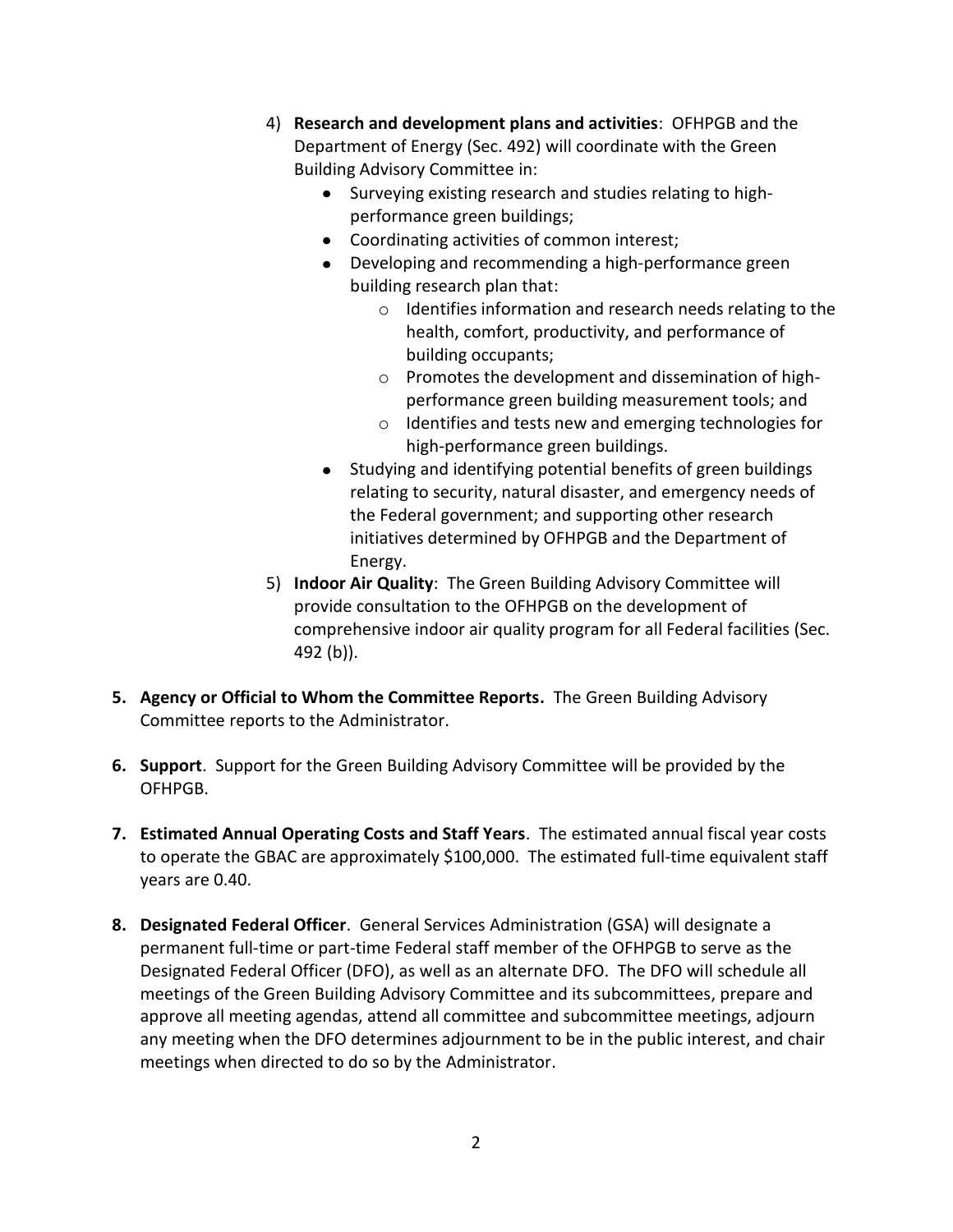- **9. Estimated Number and Frequency of Meetings**. The Green Building Advisory Committee will meet approximately twice a year.
- **10. Duration**. The need for the Green Building Advisory Committee is expected to be continuing.
- **11. Termination.** The FACA requirement to set a termination date is not applicable to the Green Building Advisory Committee in accordance with the FACA Section 14 exemption provided in EISA Sec. 494(e). However, GSA will assess the need for this advisory committee annually.
- **12. Membership and Designation.** The Green Buildings Advisory Committee will consist of Federal and non-Federal members as outlined below. All members will be appointed by the Administrator, and the Administrator will appoint the chair from among the members.
	- a. At a minimum, the following Federal agencies will be represented (Sec. 421(e)), along with GSA:
		- 1) Environmental Protection Agency (EPA);
		- 2) Office of the Federal Environmental Executive (OFEE);
		- 3) Office of Management and Budget's (OMB's) Office of Federal Procurement Policy (OFPP);
		- 4) Department of Energy (DOE);
		- 5) Department of Health and Human Services (HHS);
		- 6) Department of Housing and Urban Development (HUD);
		- 7) Department of Defense (DOD);
		- 8) Department of Transportation (DOT);
		- 9) National Institute of Standards and Technology (NIST);
		- 10) Office of Science and Technology Policy (OSTP);
		- 11) Department of Veterans Affairs (VA).
		- b. Other relevant non-federal entities will be appointed, not to exceed 15 members, including at least 1 representative (Sec. 494 (b)(2)) from each of the following entities:
			- 1) State and local governmental green building programs;
			- 2) Independent green building associations or councils;
			- 3) Building experts, including architects, material suppliers, and construction contractors;
			- 4) Security advisors focusing on national security needs, natural disasters, and other dire emergency situations;
			- 5) Public transportation industry experts; and
			- 6) Environmental health experts, including those with experience in children's health.